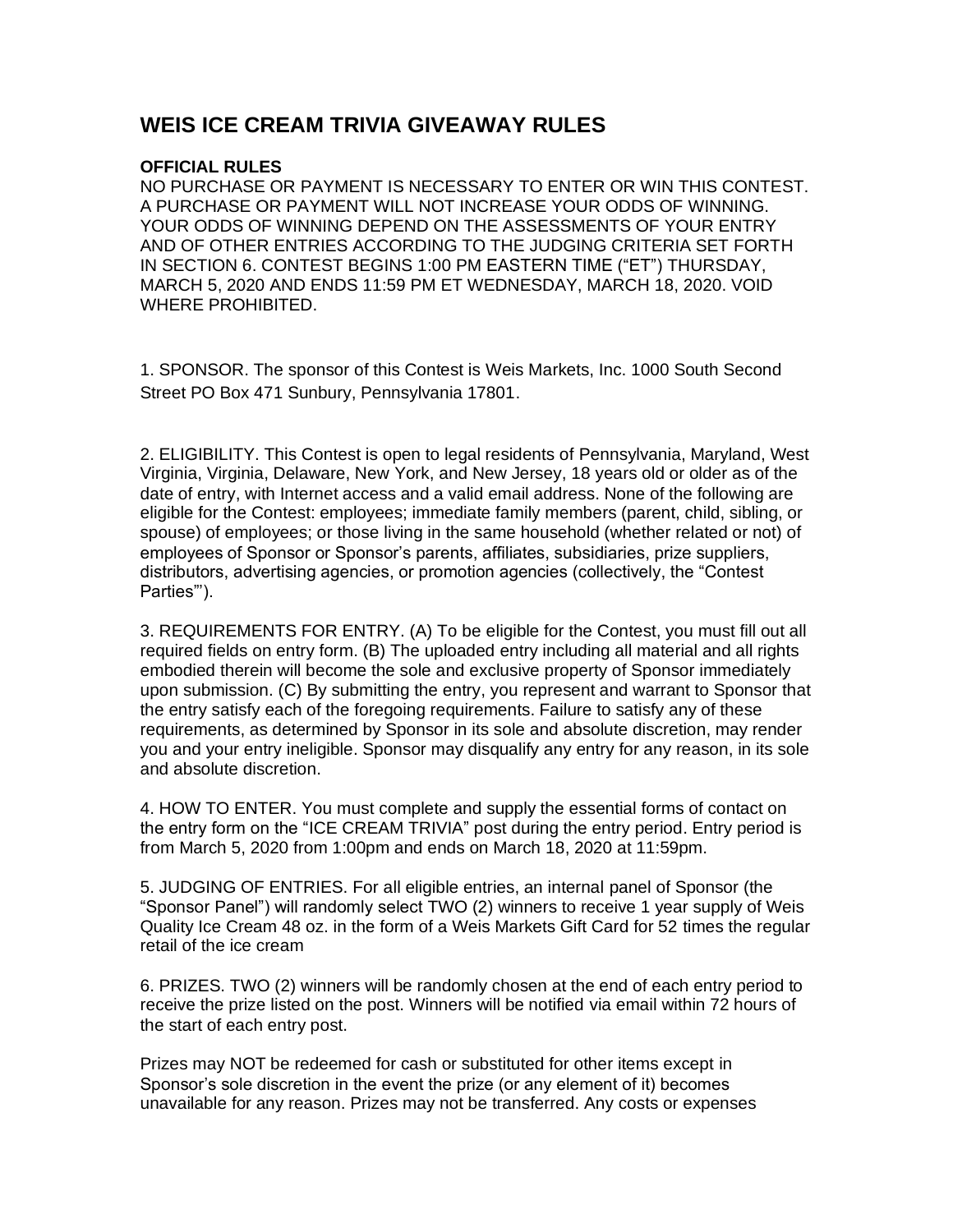related to the acceptance or use of any prize which are not specified in the above prize descriptions in this Section 6, as well as any applicable taxes and tips, are the sole responsibility of the winner.

 7. NOTIFICATION OF POTENTIAL WINNERS. After the Sponsor Panel selects the prizewinners, Sponsor will attempt to notify the prizewinner by email using the email addresses that they provided with their entry. Sponsor may also send prizewinners additional documents to review and sign. Unless a potential prizewinner responds within 72 hours to the notification email and signs and returns any applicable documents, that potential prize winner forfeits the prize and Sponsor will choose another potential winner from among other eligible entrants, at and in a manner determined by Sponsor in its sole and absolute discretion. In the event of any dispute regarding entries received from multiple users having the same email account, the "authorized subscriber" of the email account at the time of entry will be deemed to be the entrant. The "authorized subscriber" is the natural person who is assigned the email address by the Internet Service Provider (ISP), online service provider, or other organization responsible for assigning email addresses

 8. REQUIRED ACTIVITIES AND DOCUMENTATION. After the winner is notified, Sponsor may require them to sign a form saying the winner will participate in all activities provided and will allow Sponsor to document and use any video or photography taken during these activities.

 9. USE OF ENTRANT'S INFORMATION. Entrants agree that Sponsor may use their name, likeness and submitted photography for the purposes of administering and publicizing the Contest and for other promotional purposes that benefit Sponsor, including online and offline direct marketing.

 10. GENERAL CONDITIONS. Non-compliance with these Official Rules may result in disqualification. An entrant or other person is not a winner until he/she has fully complied with these Official Rules. Each entry is subject to verification by Sponsor. Entrants and other participants hereby waive any right to claim ambiguity in these Official Rules. All federal, state, and local laws and regulations apply. Participants must reside in Pennsylvania, Maryland, Virginia, West Virginia, Delaware, New York, or New Jersey.

 11. LIMITATIONS OF LIABILITY. Neither Sponsor nor any other Releasee shall be responsible for lost, late, incomplete, stolen, misdirected, illegible, or incomplete entries (or any components thereof). Neither Sponsor nor any other Releasee shall be responsible for any incorrect or inaccurate information, whether caused by Sponsor, Releasees, an entrant, or any other person or by any computer, technical, or human error or malfunction that may occur in the processing or judging of entries, the administration of the Contest, or the notification of potential winners. Neither Sponsor nor any other Releasee shall be responsible for any tampering or for any equipment or programming associated with or utilized in the Contest, and neither Sponsor nor any Releasee shall have responsibility for any error, omission, defect, theft, destruction, or unauthorized access to the materials related to the Contest, or for any damage to an entrant's or another's computer related to or resulting from participating in the Contest. Sponsor reserves the right, in its sole and absolute discretion, to disqualify any individual found to be tampering with the entry process, the voting process, or the operation of the Contest; to be acting in violation of these Official Rules; or to be acting in a non-sportsmanlike or disruptive manner, or with intent or apparent intent to annoy, abuse,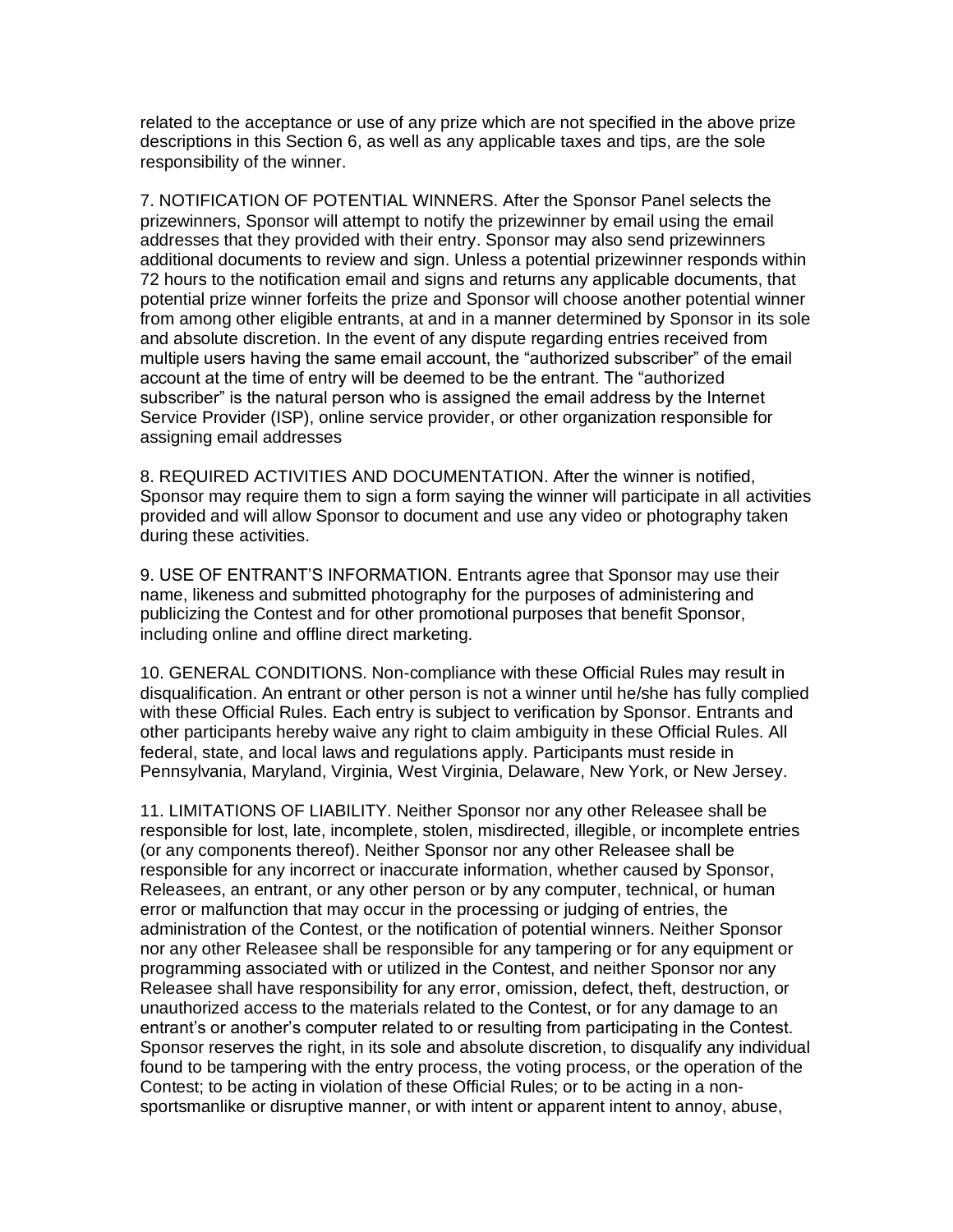threaten, embarrass, harm, or harass, in any way, any other person. If the Contest is not capable of running as planned for any reason, including but not limited to, business or market circumstances, force majeure, public health concerns, tampering, unauthorized intervention, actions by Entrants or others, fraud, or any other causes which Sponsor, in its sole and absolute discretion, deems could corrupt or affect the administration, security, fairness, integrity, or proper conduct of the Contest, Sponsor reserves the right, in its sole and absolute discretion, to cancel, terminate, modify, or suspend the Contest. If any malfunction, error, disruption, damage, or other circumstance or event impairs the administration, security, fairness, integrity, or proper play of the Contest, Sponsor may, in its sole and absolute discretion, suspend or terminate the Contest or any portion thereof by posting a notice at anytime. If the Contest or any portion of the Contest is terminated before the end of the Contest Period, Sponsor may select winners from all eligible entries received as of the termination date. IN NO EVENT WILL SPONSOR OR ANY RELEASEE BE RESPONSIBLE OR LIABLE FOR ANY INJURIES, CLAIMS, ACTIONS, DAMAGES, LOSSES, OR LIABILITY OF ANY KIND, INCLUDING DIRECT, INDIRECT, INCIDENTAL, CONSEQUENTIAL, OR PUNITIVE DAMAGES, RESULTING FROM OR ARISING FROM PARTICIPATION IN, OR THE PRODUCTION, PROMOTION, OR ADMINISTRATION OF, THE CONTEST, OR ACCEPTANCE, POSSESSION, USE, MISUSE, OR NONUSE OF A PRIZE THAT MAY BE AWARDED. WITHOUT LIMITING THE FOREGOING, ALL PRIZES ARE PROVIDED "AS IS" WITHOUT WARRANTY OF ANY KIND, EITHER EXPRESS OR IMPLIED, INCLUDING BUT NOT LIMITED TO, ANY IMPLIED WARRANTIES OF MERCHANTABILITY, FITNESS FOR A PARTICULAR PURPOSE, OR NON-INFRINGEMENT. SOME JURISDICTIONS MAY NOT ALLOW THE LIMITATION OR EXCLUSION OF LIABILITY FOR INCIDENTAL OR CONSEQUENTIAL DAMAGES OR EXCLUSION OF IMPLIED WARRANTIES, SO SOME OF THE ABOVE LIMITATIONS OR EXCLUSIONS MAY NOT APPLY TO YOU. CHECK YOUR LOCAL LAWS FOR ANY RESTRICTIONS OR LIMITATIONS REGARDING THESE LIMITATIONS OR EXCLUSIONS. ANY ATTEMPT BY AN ENTRANT OR ANY OTHER INDIVIDUAL TO DELIBERATELY UNDERMINE THE LEGITIMATE OPERATION OF THE CONTEST MAY VIOLATE CRIMINAL AND CIVIL LAWS, AND SHOULD ANY SUCH ATTEMPT BE MADE, SPONSOR RESERVES THE RIGHT TO SEEK DAMAGES AND OTHER REMEDIES FROM ANY SUCH PERSON TO THE FULLEST EXTENT PERMITTED BY LAW.

 12. ARBITRATION AND CHOICE OF LAW. Except where prohibited by law, as a condition of participating in this Contest, entrant agrees that: (1) any and all disputes and causes of action arising out of or connected with this Contest, or any prizes awarded, shall be resolved individually, without resort to any form of class action lawsuit, and exclusively by final and binding arbitration under the rules of the American Arbitration Association and held at the AAA regional office nearest the entrant; (2) the Federal Arbitration Act shall govern the interpretation, enforcement and all proceedings at such arbitration; and (3) judgment upon such arbitration award may be entered in any court having jurisdiction. Under no circumstances will entrant be permitted to obtain awards for, and entrant hereby waives all rights to claim, punitive, incidental or consequential damages, or any other damages, including attorneys' fees, other than contestant's actual out-of-pocket expenses (i.e., costs associated with entering this Contest), and entrant (or, if an eligible minor, his/her parent or legal guardian) further waives all rights to have damages multiplied or increased. All issues and questions concerning the construction, validity, interpretation and enforceability of these Official Rules, or the rights and obligations of contestants and Sponsor in connection with this Contest, shall